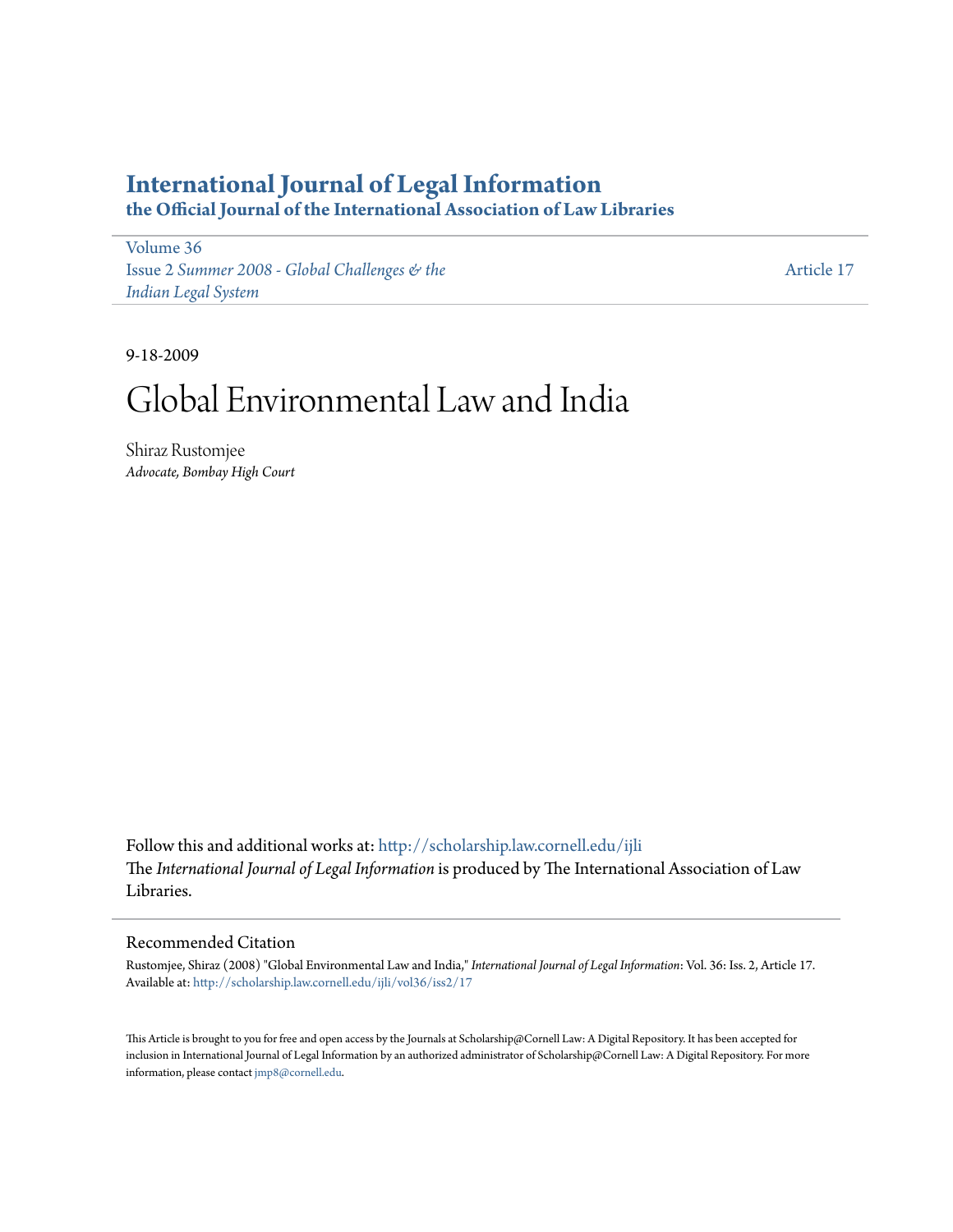# **Global Environmental Law and India**<sup>∗</sup>

SHIRAZ RUSTOMJEE∗∗

# **Global Environmental Law and India**

- I. International Environmental Law
- II. Indian Environmental Statue-law and policy
- III. Indian Environmental Jurisprudence the role of the Supreme Court
- IV. Global Warming and Climate Change
- V. Problems and Future Challenges

# **I. International Environmental Law**

- The nature of, and need for, International Environmental Law
- Milestones in International Environmental Law
- India's obligations under these and other treaties and conventions

### **Milestones**

 $\overline{a}$ 

- 1972 The Stockholm Declaration
- 1985 The Vienna Convention for the Protection of the Ozone Layer
- 1987 The Montreal Protocol on Substances that deplete the Ozone Layer The Report of the World Commission on Environment and Development ("The Brundtland Commission")
- 1992 The Rio Declaration on Environment & Development The U.N Convention on Biological Diversity Agenda 21 The U.N Framework Convention on Climate Change

<sup>∗</sup> The author is an Advocate practicing mainly in the Bombay High Court. As one of India's leading practitioners of environmental law he has appeared in a large number of cases relating to the environment in the Bombay High Court and the Indian Supreme Court.

<sup>∗∗</sup>Editor's Note: The following is a reproduction of presentation slides that accompanied the author's talk. A narrative or prose style text of the presentation was not available. The information contained in the present format is naturally somewhat limited, but it still provides a great deal of valuable information and useful context for the subject.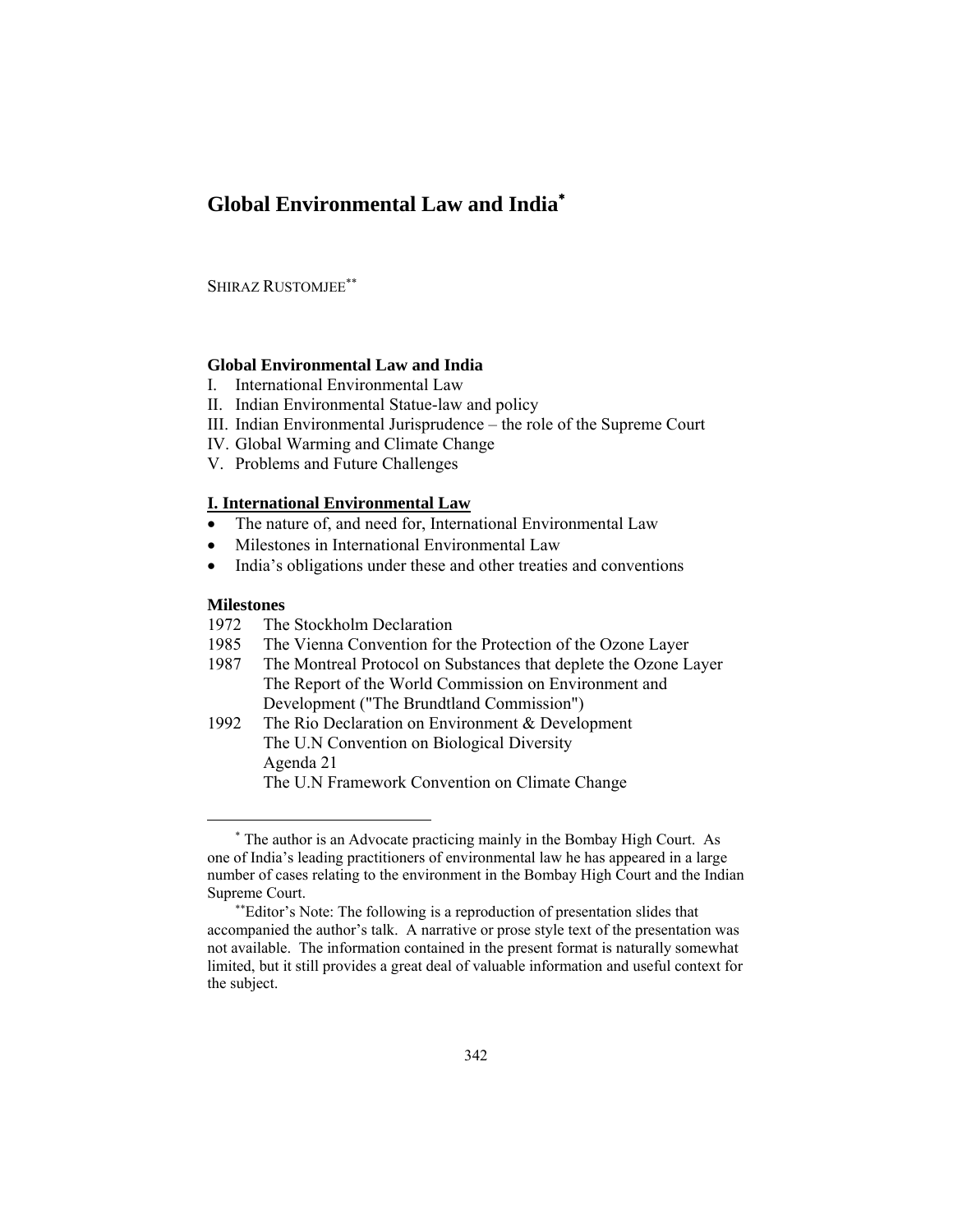1998 The Kyoto Protocol

# **The Stockholm Declaration, 1972**

- The foundation of modern global environmental law.
- Recognizes that different approaches are required to tackle problems of developed and developing countries.
- Recognizes a healthy environment as an extension to the right of life.
- Introduces the concept of inter-generational equity.
- Calls for balancing the needs of the environment with those of development
- Nations have the sovereign right to exploit their own resources, subject to the responsibility not to cause damage to the environment of other states.

The Montreal Protocol on Substances that Deplete the Ozone Layer, 1987

# **The Vienna Convention for the Protection of the Ozone Layer, 1985**

• Convention a framework treaty within which member states share research and information, develop technologies, etc,, for the protection of the Ozone layer

### **The Montreal Protocol on Substances that Deplete the Ozone Layer, 1987**

- Protocol requires parties to reduce the consumption of ozone-depleting substances to certain stipulated levels.
- Developing countries given a grace period of 10 years to comply.

# **The Report of the World Commission on Environment and Development ("The Brundtland Commission"), 1987**

- Milestone in the development of international environmental jurisprudence and policy
- Established doctrine of "sustainable development"

# **The Rio Declaration on Environment & Development, 1992**

- Builds on the principles of sustainable development, inter-generational equity, and sovereign rights in the Stockholm Declaration.
- Expands the concept of sustainable development.
- Reaffirms, amongst others, the importance and centrality of:
	- $\triangleright$  The Precautionary Principle,
	- $\triangleright$  The Polluter Pays Principle, and
	- ¾ Environmental Impact Assessment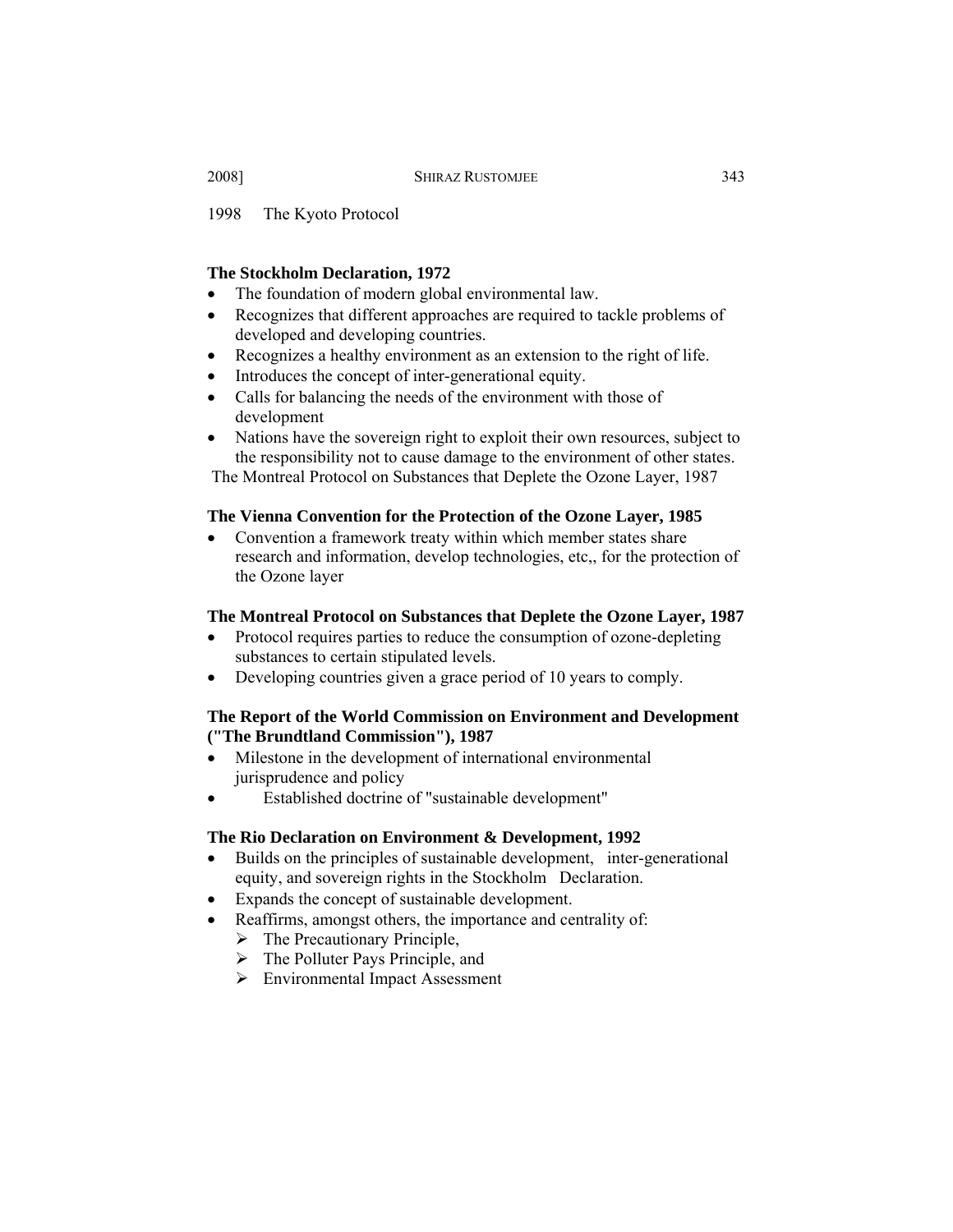# **The U.N. Convention on Biological Diversity (1992)**

Three main goals:

- 1. The conservation of biological diversity;
- 2. The sustainable use of its components; and
- 3. The fair and equitable sharing of the benefits from the use of genetic resources.

In 2000, a supplementary agreement – the Cartagena Protocol on Biosafety – sought to protect biological diversity of states against risks from living, modified organisms created by biotechnology.

In April 2002, the parties to the Convention committed themselves to achieving the target of "a significant reduction in the current rate of biodiversity loss at the global, regional and national level," by 2010.

# **Agenda 21, 1992**

Comprehensive road-map of action to be taken at the global, national, and local levels, framed at the Rio Summit.

Agenda 21 covers:

- 1. The social and economic dimensions
- 2. Conservation and management of resources for development
- 3. Strengthening the role of major groups
- 4. Means of implementation

# **The U.N Framework Convention on Climate Change, 1992**

Objective: Stabilization of greenhouse gas concentrations in the atmosphere at a level that would prevent dangerous anthropogenic interference with the climate system.

### **The Kyoto Protocol, 1998**

- Framed in pursuance of the UNFCCC
- Focussed initiative on the issue of climate change.
	- Specific mechanisms and modalities in the form of:
		- $\triangleright$  Clean Development Mechanism
		- $\triangleright$  Joint Development and
		- $\triangleright$  Carbon trading

# **II. Indian Environmental Statute-law & Policy**

• The Indian Constitution: A healthy environment as part of the right to life  $-$  Articles 21, 48A, and 51A(g).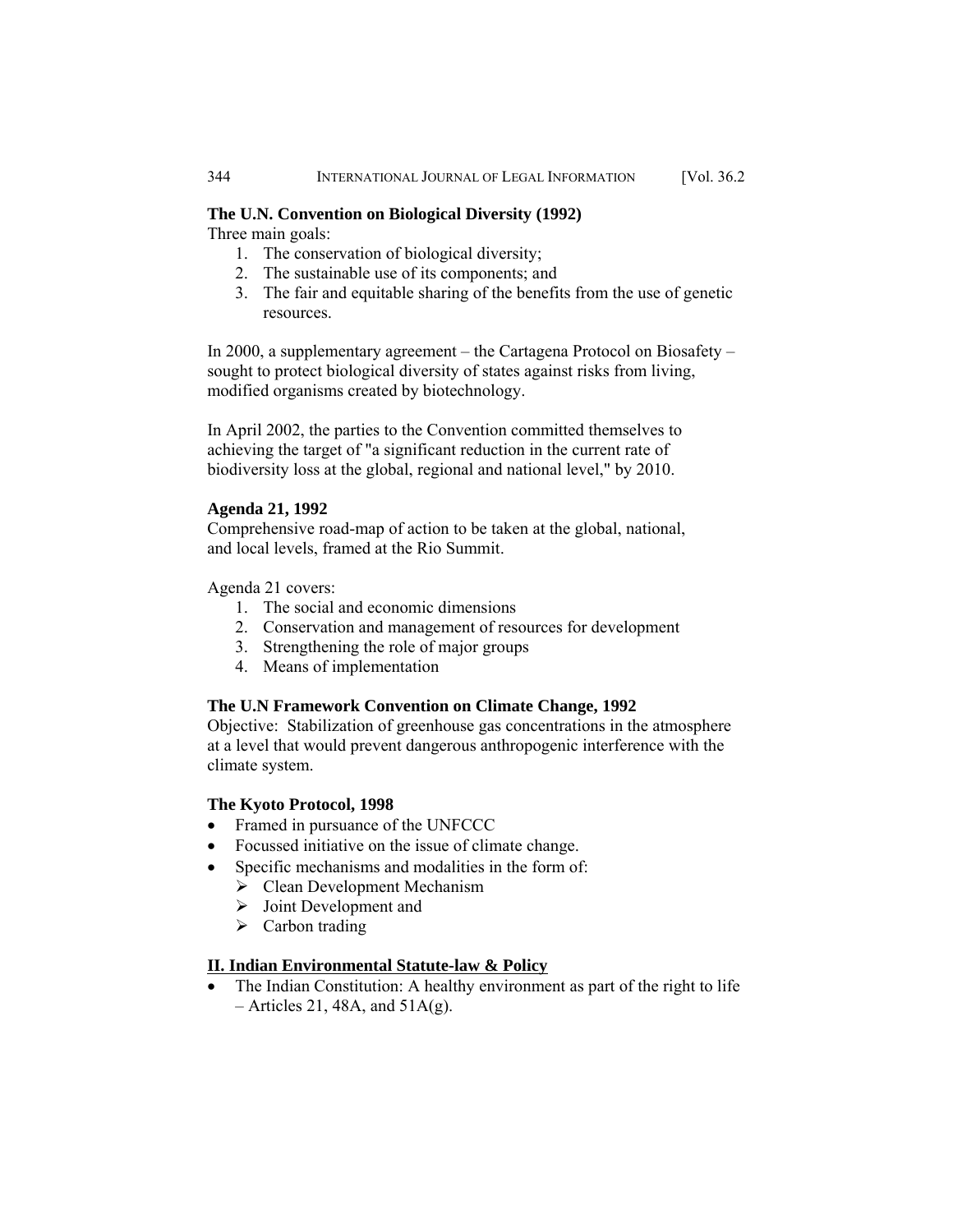- The Water (Prevention & Control of Pollution) Act 1974, and the Air (Prevention & Control of Pollution) Act, 1981.
- 1. The Environment (Protection) Act, 1986 and the Regulations framed thereunder.
	- 1. Discharge of Pollutants
	- 2. Coastal Protection
	- 3. Environmental Impact Assessment
	- 4. Hazardous Wastes
	- 5. Ozone Depleting Substances
- The National Environment Tribunal Act, 1995 and the National Environment Authority Act, 1997.
- The Indian Forest Act, 1927 and the Forest (Conservation) Act, 1980.
- The Wildlife Protection Act, 1972.
- The Biological Diversity Act, 2002.

# **Indian Constitutional Provisions**

*No man shall be deprived of his life or personal liberty except according to procedure established by law.*

Article 21 (Fundamental Right)

*The State shall endeavour to protect and improve the environment and to safeguard the forests and wildlife of the country.* Article 48A (Directive Principle of State Policy)

*It shall be the duty of every citizen of India- …to protect and improve the natural environment including forests, lakes,* 

*rivers and wild life, and to have compassion for living creatures.* Article 51A(g) (Fundamental Duties)

### **The Water (Prevention & Control of Pollution) Act, 1981**

An Act "to provide for the prevention and control of water pollution and the maintaining or restoring of wholesomeness of water."

Constitutes Pollution Control Boards (PCBs) in every state, and a Central Pollution Control Board at the Center

PCBs issue consents for establishment of industries and discharge of effluents

# **The Air (Prevention & Control of Pollution) Act, 1981**

Provides a regulatory framework for the "prevention, control and abatement of air pollution"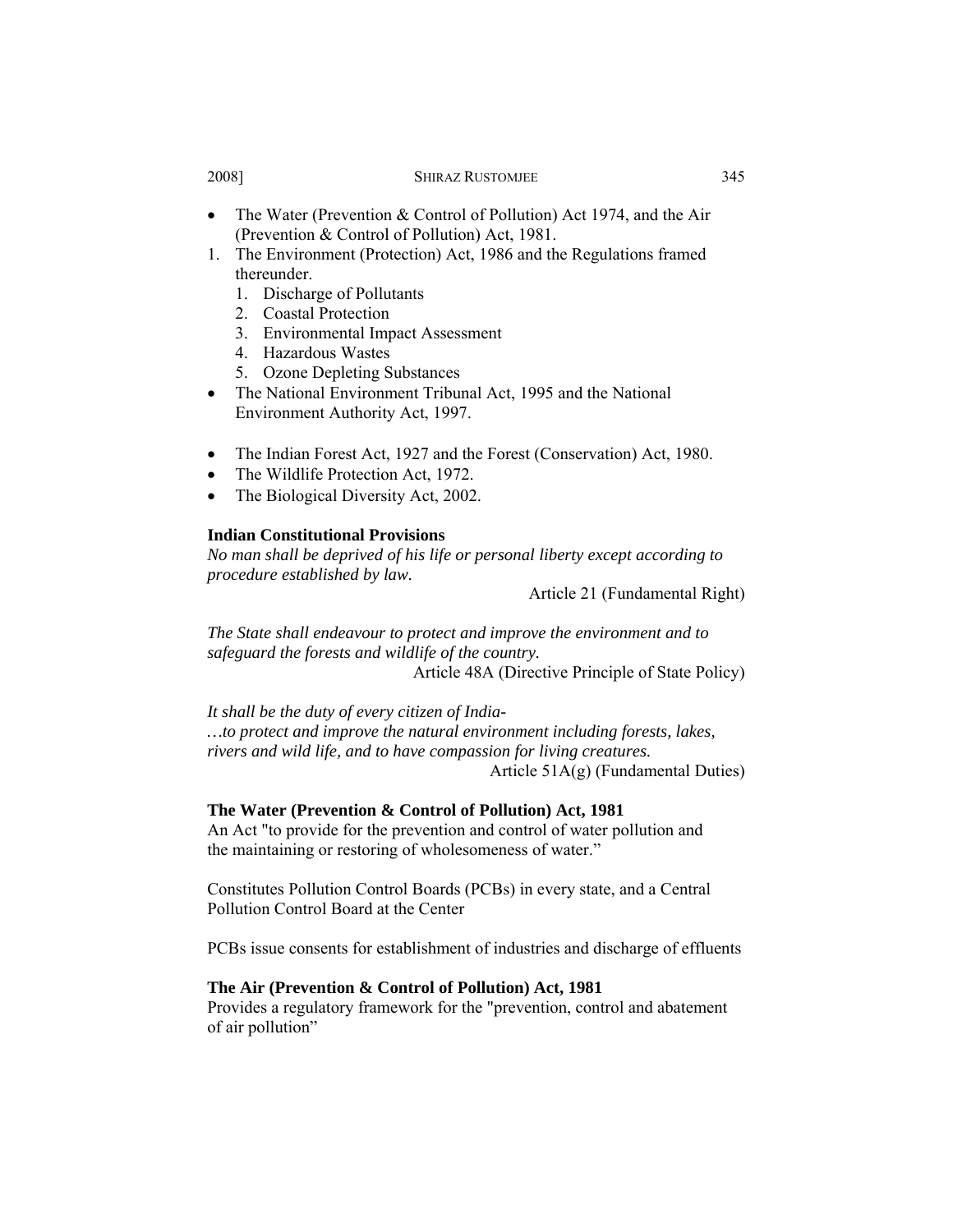General scheme is similar to the Water Act

# **The Environment (Protection) Act, 1986**

- Framed in implementation of the Stockholm Declaration in the aftermath of the Bhopal Gas Leak tragedy.
- Enables framing of Rules and Regulations for:
	- $\triangleright$  Discharge of Pollutants
	- ¾ Coastal Protection
	- ¾ Environmental Impact Assessment
	- ¾ Hazardous Substances and Waste
	- ¾ Ozone Depleting Substances

# **The National Environment Tribunal Act, 1995**

The Tribunal hears claims for compensation arising out of accidents arising out of handling hazardous substances.

Imposes strict or no-fault liability in such cases

### **The National Environment Authority Act, 1997**

The Authority hears appeals from orders granting environmental clearances for projects and industrial activity.

### **The Indian Forest Act, 1927**

Grants State Governments the power to designate forests as reserved or protected.

Provides for claims against the State Government for the loss of private rights and prohibits activities that damage or destroy reserved or protected forests

# **The Forest (Conservation) Act, 1980**

Prohibits the "de-reservation" of reserved forests, the use of forest land for a "non-forest" purpose, and the clearing of trees from forest land, except with the prior approval of the Central Government.

### **The Wildlife Protection Act, 1972**

- Prohibits the hunting of wildlife, with rare exceptions.
- Declares protected areas as Sanctuaries and National Parks.
- Constitutes wildlife authorities.
- Prohibits or regulates trade in wild animals, trophies and animal articles.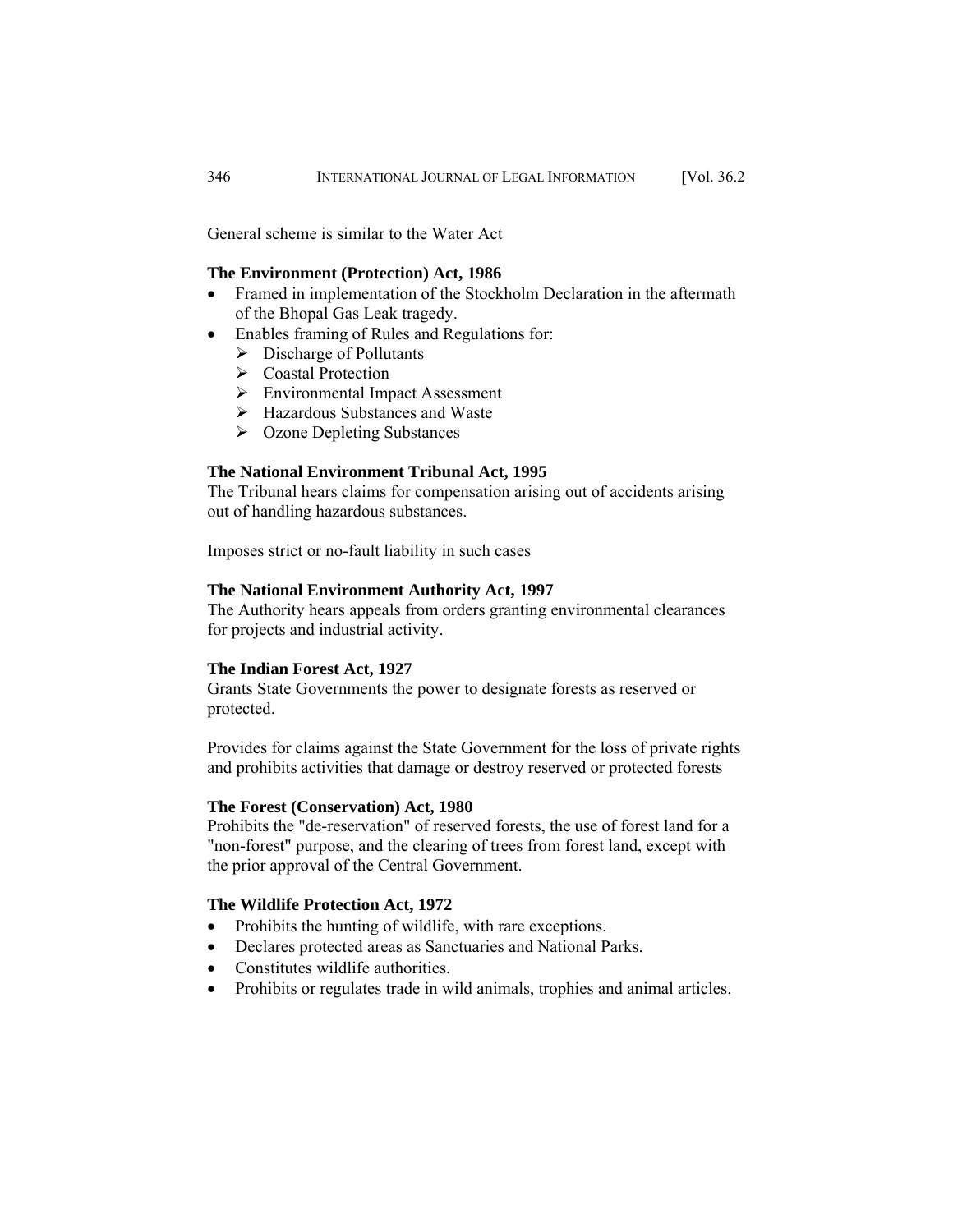The Biological Diversity Act, 2002

- Gives effect to India's obligations under the U. N Convention on Biological Diversity.
- Establishes national and state biodiversity authorities.
- Restricts access of non-resident Indians, foreign nationals and companies to a biological resource for research, commercial use, survey or collection etc. without the permission of the National Authority.
- Provides for the constitution of national, state, and local biodiversity funds.

# **III. The Development of Indian Environmental Jurisprudence: The Role of the Supreme Court and the High Courts**

The jurisdiction and hierarchy of Courts in India.

The primary role of the Supreme Court – the assimilation of key concepts in international Environmental Law into Indian jurisprudence.

- 1. Sustainable Development
- 2. The Precautionary Principle and the onus of proof
- 3. The Polluter-pays Principle.
- 4. The Doctrine of Public Trust.

All four principles have been affirmed by the Supreme Court.

# **Jurisdiction and Hierarchy of Courts**

Supreme Court

- Apex court with country-wide jurisdiction
- Hears appeals from lower courts, including high courts
- Hears petitions involving fundamental rights under the constitution

High Courts

- Courts of record in each state, bound by the supreme court
- Hear petitions involving fundamental rights under the constitution

Regulatory Bodies and Authorities

- Cover various fields including water and air pollution, coastal protection,
- Bio-diversity, environmental impact assessment, etc.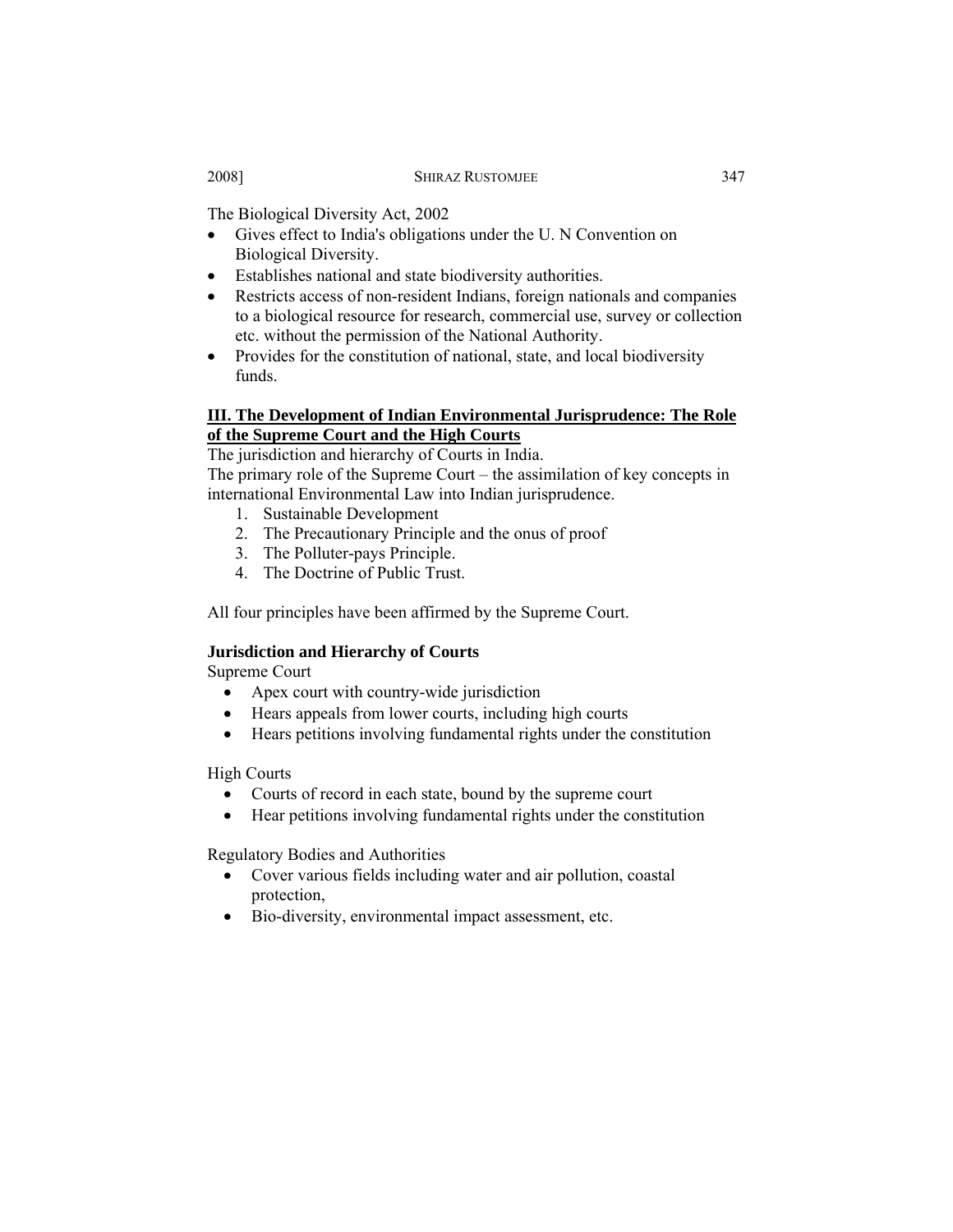

# **Sustainable Development**

*Development that meets the needs of the present without compromising the ability of future generations to meet their own needs*.

Brundtland Report

*The traditional concept that development and ecology are opposed to each other, is no longer acceptable. 'Sustainable Development' is the answer.* Supreme Court in Vellore Citizens Welfare Forum AIR 1996 Supreme Court 2715

*Coordinated efforts of all concerned would be required to solve the problem of ecological crisis and pollution. Unless we adopt an approach of sustainable use, the problem of environmental degradation cannot be solved*  Supreme Court in Karnataka Industrial Development Board (2006) 6 SCC 321

# **The Precautionary Principle**

*In order to protect the environment, the precautionary approach shall be widely applied by the states…Where there are threats of serious or*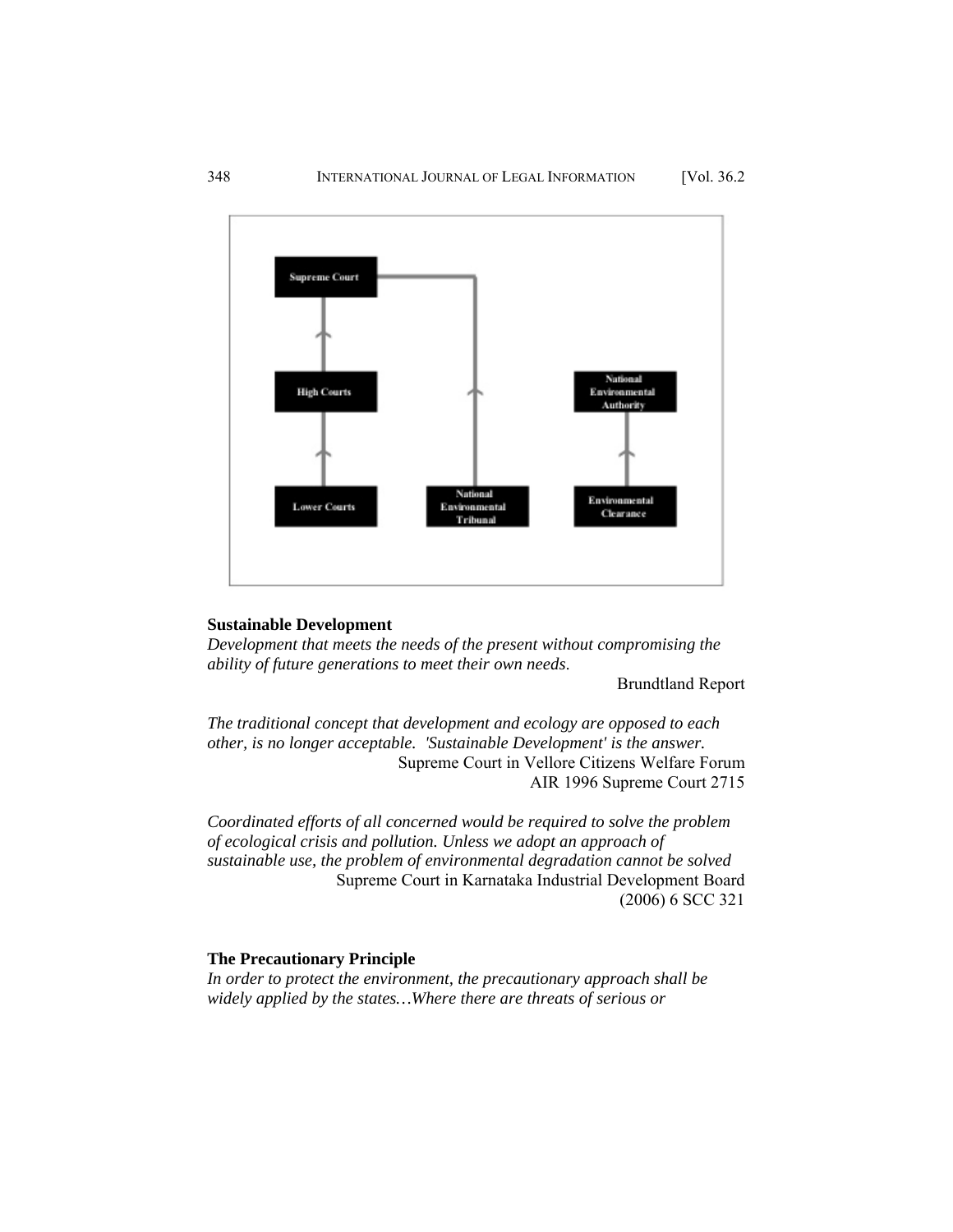*irreversible damage, lack of full scientific certainty shall not be used as a reason for postponing cost-effective measures. . . .* 

Rio Declaration on Environment

# **The precautionary principle means:**

- *Environmental measures must anticipate, prevent and attack the causes of environmental degradation*
- *Lack of scientific certainty should not be used as a reason for postponing measures*
- *Onus of proof is on the actor to show that his action is benign*  Supreme Court in Vellore Citizens Welfare Forum

# **The "Polluter Pays" Principle**

*National Authorities should endeavor to promote the internalization of environmental costs…taking into account the approach that the polluter should, in principle, bear the cost of pollution…* 

Rio Declaration on Environment

*The polluter-pays principle demands that the financial costs of preventing or remedying damage caused by pollution should lie with the undertakings which cause pollution or produce the goods which cause pollution.*  Supreme Court in The Bichhri Case

### **The Doctrine of Public Trust**

*The Public Trust Doctrine primarily rests on the principle that certain resources like air, sea, waters and the forests have such a great importance to people as a whole that it would be wholly unjustified to make them a subject of private ownership* 

*Our legal system – based on the English common law – includes the public trust doctrine as a part of its jurisprudence. The state is the trustee of all natural resources which are by nature meant for public use and enjoyment* Supreme Court in M. C. Mehta v Kamal Nath

### **IV. Global Warming and Climate Change**

- The U.N. Framework Convention on Climate Change and the Kyoto Protocol.
- The Intergovernmental Panel on Climate Change.
- The Asia Pacific Partnership on Clean Development & Climate.
- The tools of the Kyoto Protocol the Clean Development Mechanism, Joint Development, carbon trading.